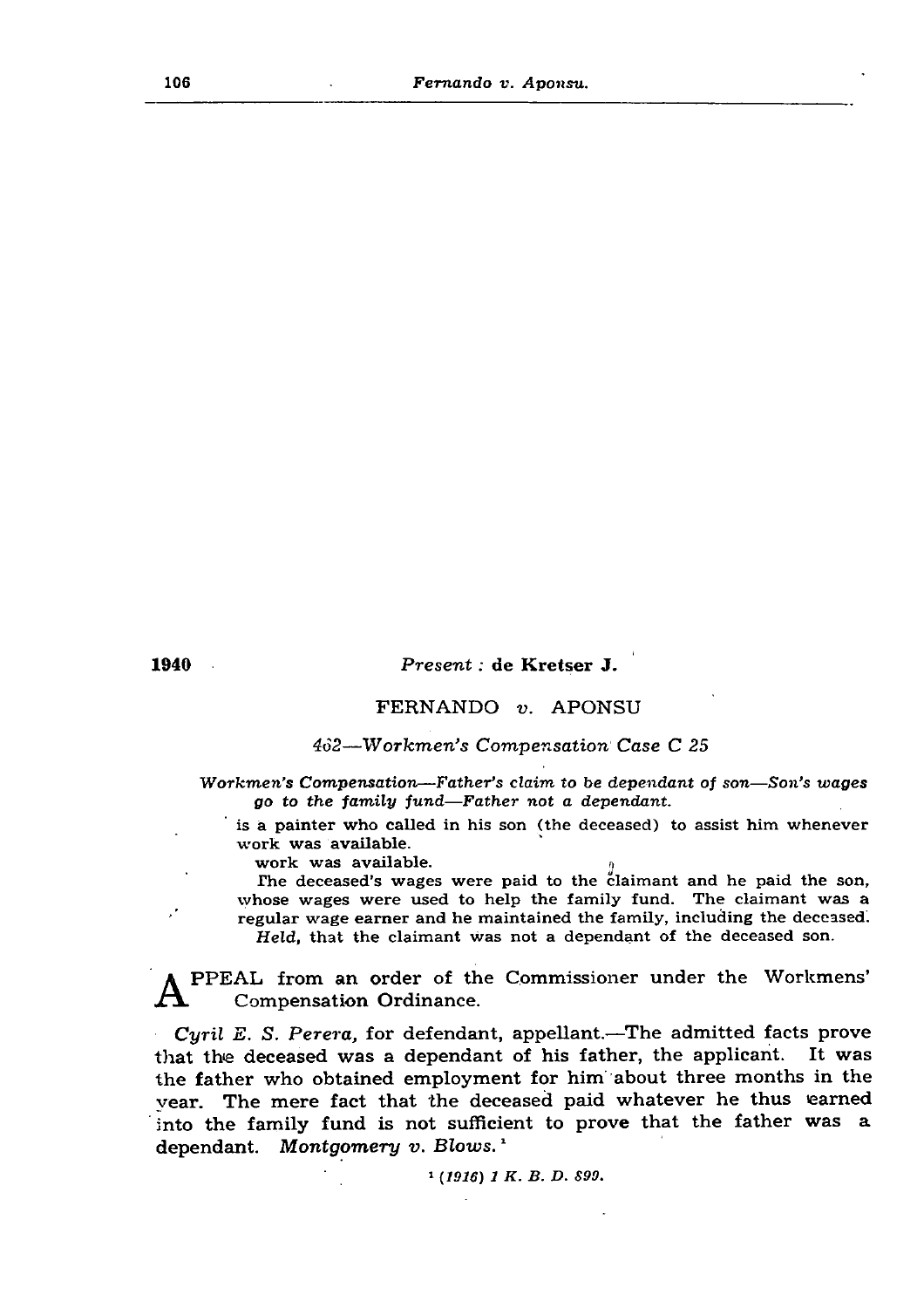#### DE KRETSER J.— Fernando v. Apons:i. 107

Section 22 of the English Act of 1923 defines a partial dependant. The contributions must be for the provisions of the ordinary necessaries of life suitable for persons in his class and position.

The respondent informed the Commissioner that he had settled the matter with the employer, and the Commissioner had no power to re-open a claim that had been waived, and in any event the applicant is out of time and no sufficient cause has been shown for the delay.

S. W. *Jayasuriya*, for applicant, respondent.—This is a case of partial dependency and our Ordinance follows the English Act of 1906 and the fact that the earnings of the deceased went into the family fund at the time of his death is sufficient to establish partial dependency.

The deceased workman met with an accident on March 12, 1938, and died on the following day. Inquiry into the applicant's claim did not take place till May 25, 1940, *i.e.,* over two years after the death.

The Government Agent, Western Province, who is the Chairman of the Provincial Road Committee, informed the Commissioner of the death on March 17. The Provincial Road Committee was getting some painting done in its office and the deceased had touched a live electric wire while at work and had met with his death as a result. He was working under a contractor at the time, one H. Lewis Fernando, according to the Government Agent. These proceedings, however, were against H. Nimonis Fernando who used to supervise the work for Lewis Fernando and who in his evidence stated that Lewis Fernando was his brother and that they worked together; he added that Lewis worked on his behalf, and that the contract was in his (respondent's) name. The Commissioner on March 23, 1938, issued a notice under section 20 (1) of the Ordinance requiring the appellant (Nimonis) to submit within thirty days a statement on the form O enclosed, giving the circumstances attending the death of the workman and indicating whether he considered himself liable or not to deposit compensation. The appellant duly filled in the form and disclaimed liability, forwarding at the same time a report in form Q under section 57 (1) of the Ordinance. He also gave a list of the funeral expenses amounting to Rs. 108.10, details of which were elaborated in a further communication which the Government Agent obtained from Lewis Fernando, the amount now coming to Rs. 113.98.

 $\frac{1}{2}$  (1900) A. C. 358.  $\frac{1}{2}$  (1901) A. C. 229.

The fact that the deceased son was maintained by the father when he had no employment, does not affect the respondent's claim as there was a duty cast on the father to maintain his children and under the English Act of 1906 such a claim could be maintained. *Main Colliery Co., Ltd. v. Davies* '; and Hodgson v. West Stanley Colliery Co.<sup>2</sup> The real test is the financial injury caused to the respondent by the death of the deceased.

The respondent was out of time, but his explanation for the delay has been accepted and that finding cannot be questioned here as it is a question of fact; and no claim was made as the employer held out a promise of employment.

*Cur. adv. vult.*

### October 31, 1940. DE KRETSER  $J$ —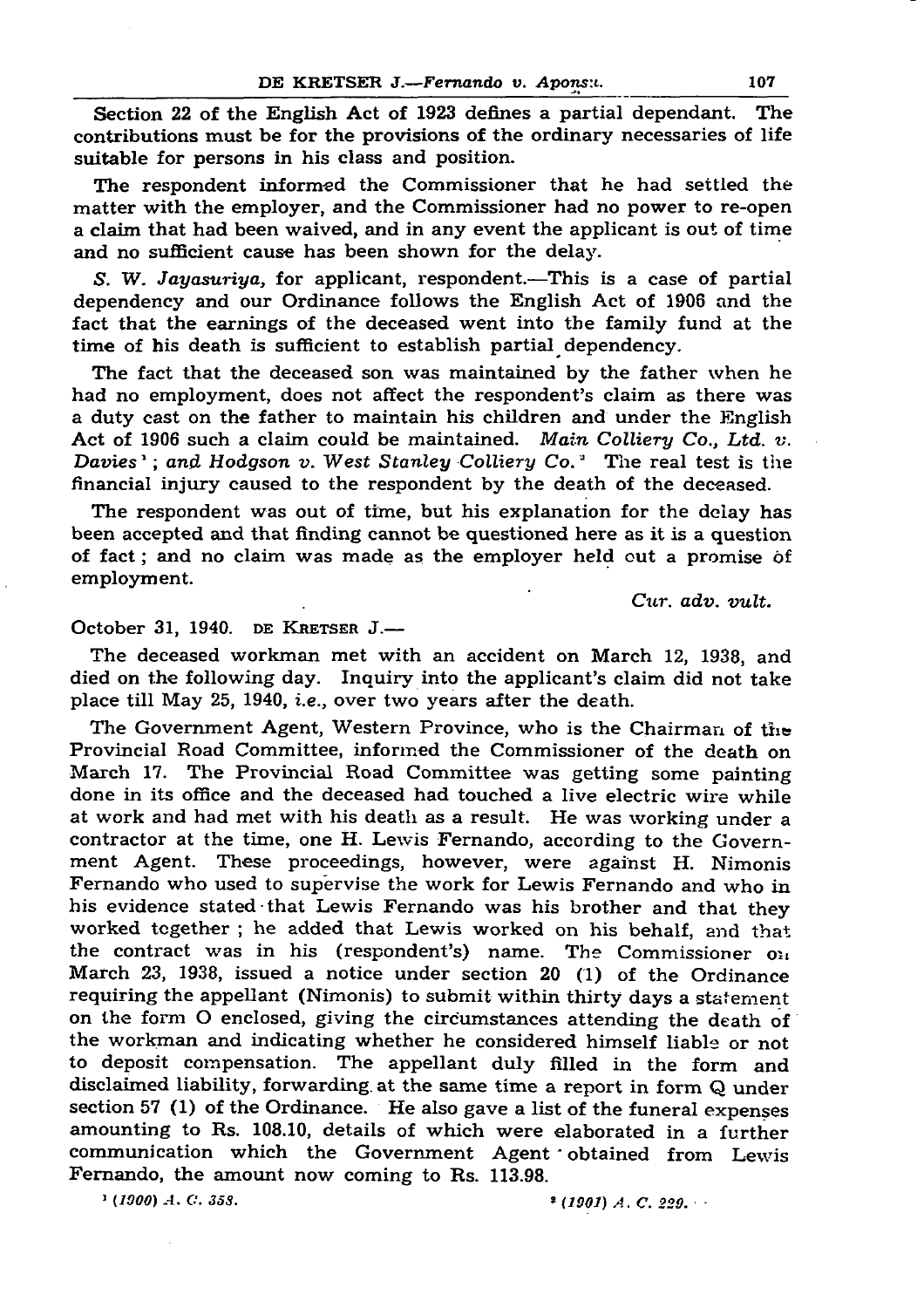### 108 DE KRETSER J*.— Fernando v. Aponsu.*

On June 16, 1938, the Commissioner wrote to the deceased's father, the present respondent, stating that Nimonis had disclaimed liability and telling him that if he wished to pursue the matter further he should make an application in duplicate on form B of which he enclosed two copies. He was acting under section 20 (4) probably. This letter was forwarded through the Vidane Arachchy of Dehiwala and was duly delivered to the respondent. No reply having been received, the respondent's attention was invited to it on September 5, 1938, and an early reply requested.

The respondent informed the Commissioner on September 27, 1938, that he had settled the matter and had decided not to proceed any further ; the letter was received on the 28th and is marked P 2 in the file ; it is not a document given by the respondent to the appellant, as described by the Commissioner in his order. The Commissioner wrote in reply asking for the terms of the settlement. He does not specify under what provision of the Ordinance or regulations he acted, and I have not been able to find any. The respondent by his letter dated October 24, stated that the funeral expenses were met by the contractor (appellant) and were not deducted out of his salary, and because he was employed under the contractor him self he had settled the matter " for his future prospect". The Commissioner now proceeded to take up with the Chairman of the Provincial Road Committee the question of *his* liability for the accident, and in the course of the correspondence he took up the position that ' compensation should not be paid otherwise than by deposit with him ; he referred to section 11 (1). This is the first indication there is as to the reason which prompted the Commissioner not to accept the decision of the respondent.

Now, section 11 (1) expressly refers to the payment of compensation by an employer who seeks to fulfil his obligation in this way. It has nothing to do with the right of the claimant to drop his claim. The very fact that the' Ordinance prescribes a period within which a claim should be made carries with it the implication that the employer's liability is not so absolute that it must be discharged irrespective of the wishes of the claimant. The appellant had not reported the payment of any compensation by him ; in fact he had disclaimed liability. Nor had the claimant reported the payment of any compensation; he had given reasons why he did not wish to pursue the matter. He was the best judge of his own interests. In effect what he said was that his employer had been exceedingly kind to him in his time of distress and that he did not wish to spoil his chances of future employment. One can well understand that he may have preferred to secure employment rather than force a claim and so find him self out of employment.

Section 20 (4) alone applied, and that had been complied with and there was no call upon the Commissioner to pursue the matter further. Solicitude for the workman is commendable, but it should not be carried to such a point that it may be construed as encouragement, if not incitement, to a workman to prefer a claim. The Ordinance has the welfare of the workman before it quite prominently and it makes ample provision for his protection, and I can find no justification for the Commissioner going outside the bounds of the Ordinance.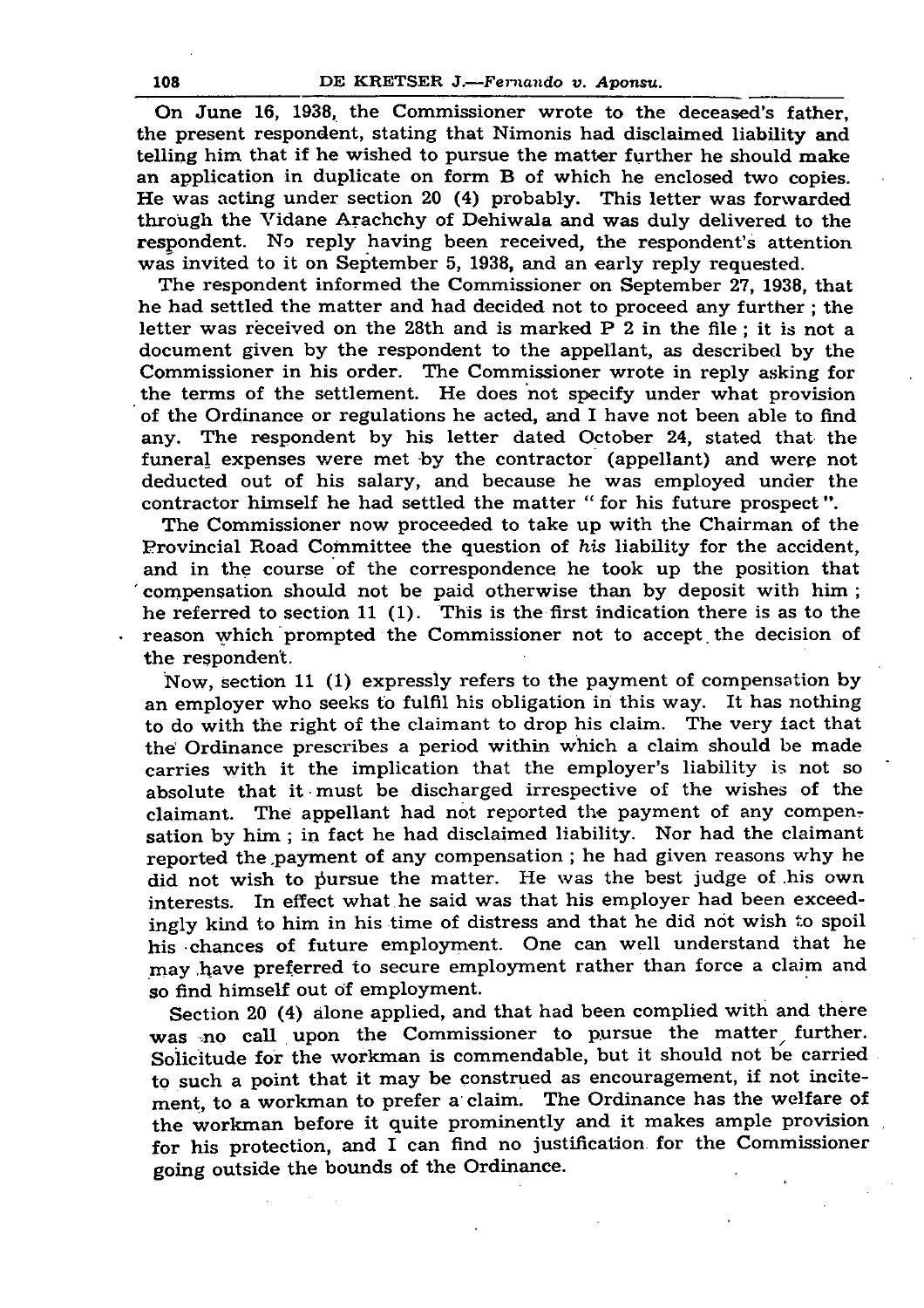#### DE KRETSER J*.— Fernando v. Aponsu.* 109

After protracted correspondence with the Chairman of the Provincial Road. Committee, apparently the Chairman's position that he was not liable was acknowledged to be correct, but as the Chairman's liability was laid under section 22 the correspondence referred to the liability of the appellant.

The return (P 3) shows that between March, 1937, and October of the same year the deceased was more often absent than at work; and from June to September he earned nothing. And on this return the Commissioner decided that compensation should be assessed in terms of section 7 (1) (c). That was on July 6, 1939. On September 11, the respondent wrote to the Controller of Labour inquiring whether the latter could

N

compensate him. There was still no formal claim.-

In his evidence the claimant stated that the deceased did not get work every day but only whenever work was available. The claimant was a painter, and whenever the appellant had work requiring extra hands the claimant called in his son (deceased) w hose wages w ere paid to the claimant, and he paid the son whose earnings " always used to help the family fund". The appellant then gave evidence to the effect that the deceased had been employed by him off and on. The Commissioner then framed issues, after which evidence was again called.

On October, 28, the Commissioner drew his attention to his previous letter and inquired whether he had now changed his mind and wished to make a claim for compensation against the contractor, adding " you should also explain why you delayed so long to make the application". On November 18, the respondent replied that he had changed his mind, that he had signed the letter at that time not knowing its contents at all as the contractor promised to compensate him, and that the delay was due to his "patient and hopeful expectation" that the contractor would keep his promise. (The later correspondence is typed.) Then the Com missioner, by his letter dated December 13, informed him that he might make an application (sending him the forms) and also told him that he should be able to show that the delay was due to sufficient cause. The claimant then made the present application on January 21, 1940. He alleged he was the only dependent of the deceased workman. The appellant filed an answer to this claim, and the inquiry took place on

May 25, 1940.

The claimant had already stated that he used to go fishing sometimes but that his son did not. His witness said that the son used to be taken by the father when additional labour was required, that the son had no other employment, and that w hen he had no w ork he was maintained by his father. The appellant gave evidence to the effect that he paid the wages of the deceased to his father (claimant) who was regularly employed by him and brought in his son to assist him.

The Commissioner held that the deceased and his father used to go to work together, that the deceased's earnings were paid into the family fund. Therefore the claimant was a dependant of the deceased but that there were other dependants, viz., deceased's mother, his younger brother and unmarried sister. He held that the amount paid for the funeral was not 42/12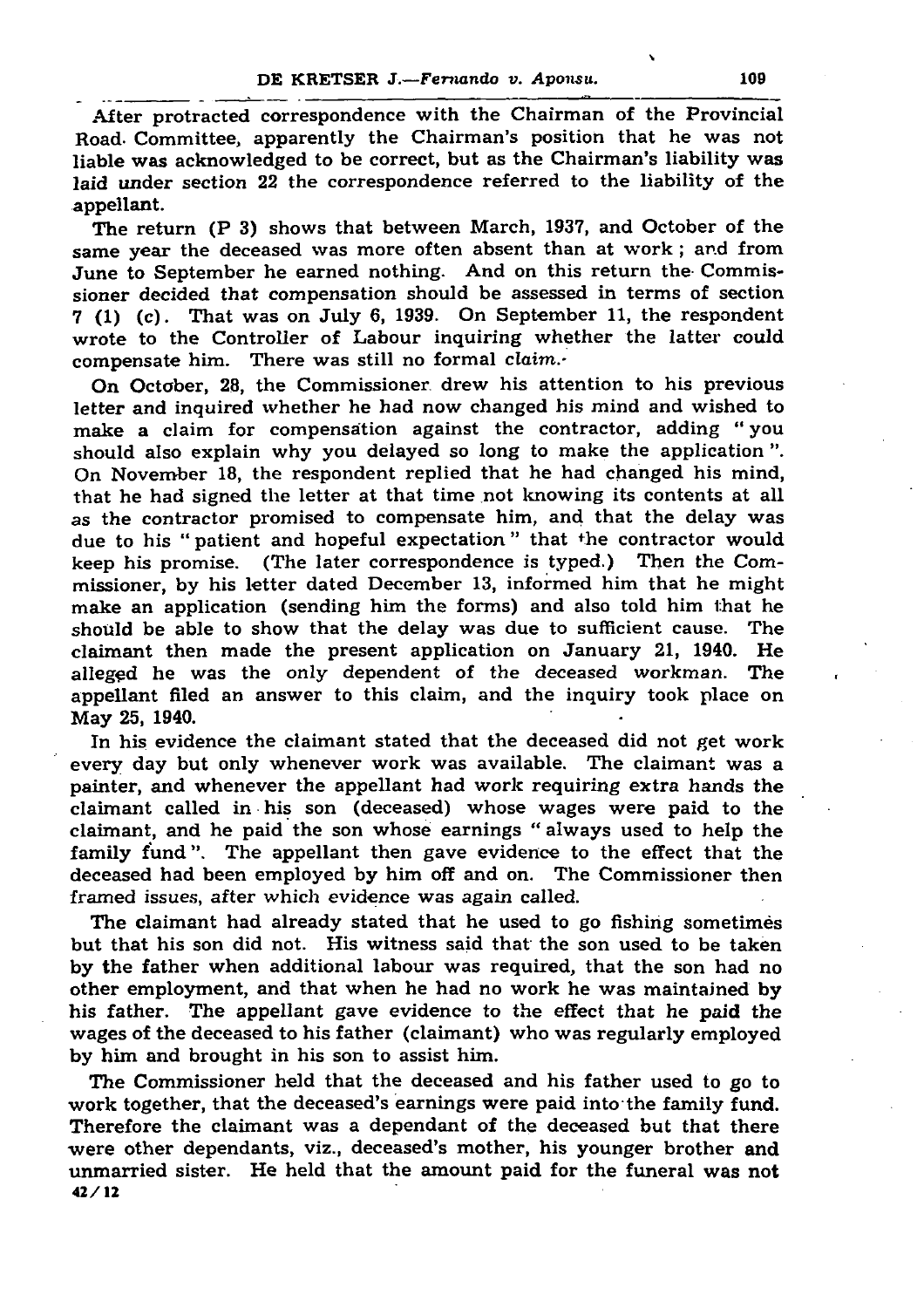## 110 DE KRESTER J*.— Fernando v. Aponsu.*

by way of compensation, and that the claimant had sufficient cause for delaying to make his application because he was expecting to be paid something more by way of compensation and was not so paid.

In the petition of appeal it was submitted that deceased was not a workman within the meaning of the Ordinance, but this point had been conceded before the Commissioner and so was not mentioned in appeal. The chief point argued before me was that the claimant was not a dependant of the deceased. It was also contended that the omission to make a claim in time had not been sufficiently explained nor was there any reason why the letter  $P$  2 should not have been given effect to.

The question as to whether a person is a dependant or not is a question

Now, in the present case the mere use of a phrase like " the family fund " does not decide the issue. It is quite plain that the father, i.e., the claimant, was a regular wage-earner and maintained the family, including the deceased. Such earnings as came from the deceased were occasional and were due to the father's taking him on as an assistant. In other words the deceased' depended on his father even for employment. It is true that when the deceased did earn something, to that extent the father was relieved, but in my opinion it was entirely wrong to say that the father was in any way dependant on the earnings of the son.

The terms of the Ordinance are neither those of the English Act of 1906 nor of the amending Act of 1923. I have considered cases under the former Act as they would be the cases most favourable to the respondent and have endeavoured to show that the respondent would not be entitled to claim. Each case must depend on its own facts. Therefore, on the facts before the Commissioner I hold that the claim should not have been allowed and this appeal will be allowed with costs.

of fact, and each case must be decided on its own merits. This was decided by the House of Lords in the case of *The M ain C olliery Co., Ltd. v. Davies.*<sup>1</sup> In that case the son was a regular wage-earner and gave the parents all his wages, they providing him with food, lodging, clothes and pocket money; the father was held to be a dependant. In *Hodgson v*. *West Stanley Colliery Co.*<sup>2</sup>, a father and his two sons were regularly employed in a colliery and were killed in one and the same accident. Their earnings had formed a common fund out of which the whole household were maintained. The mother was held to have been dependant upon the earnings of her sons. In *Montgomery v. Blows*<sup>3</sup>, the claimant was a married woman who lived with her husband and children. Her father, the deceased workman, had lodged with them, paying a fixed sum every week towards the household expenses. It was held that the husband provided the home and the whole means of living, apd if there was any profit it belonged to him; and therefore if anybody could be said to be a dependant it was the husband who, however, was not entitled to

This decision obviates the necessity for deciding the other points which were raised. I may state, however, that in section 2 of the English Act the words are " unless the claim for compensation with respect to such accident has been made ", whereas in our Ordinance we have the phrase

claim, under the Act.

1 *{1900) A . C. 35S.* 2 *(1910) A . C. 229. . \*(1916) 1 K .B . 899.)*